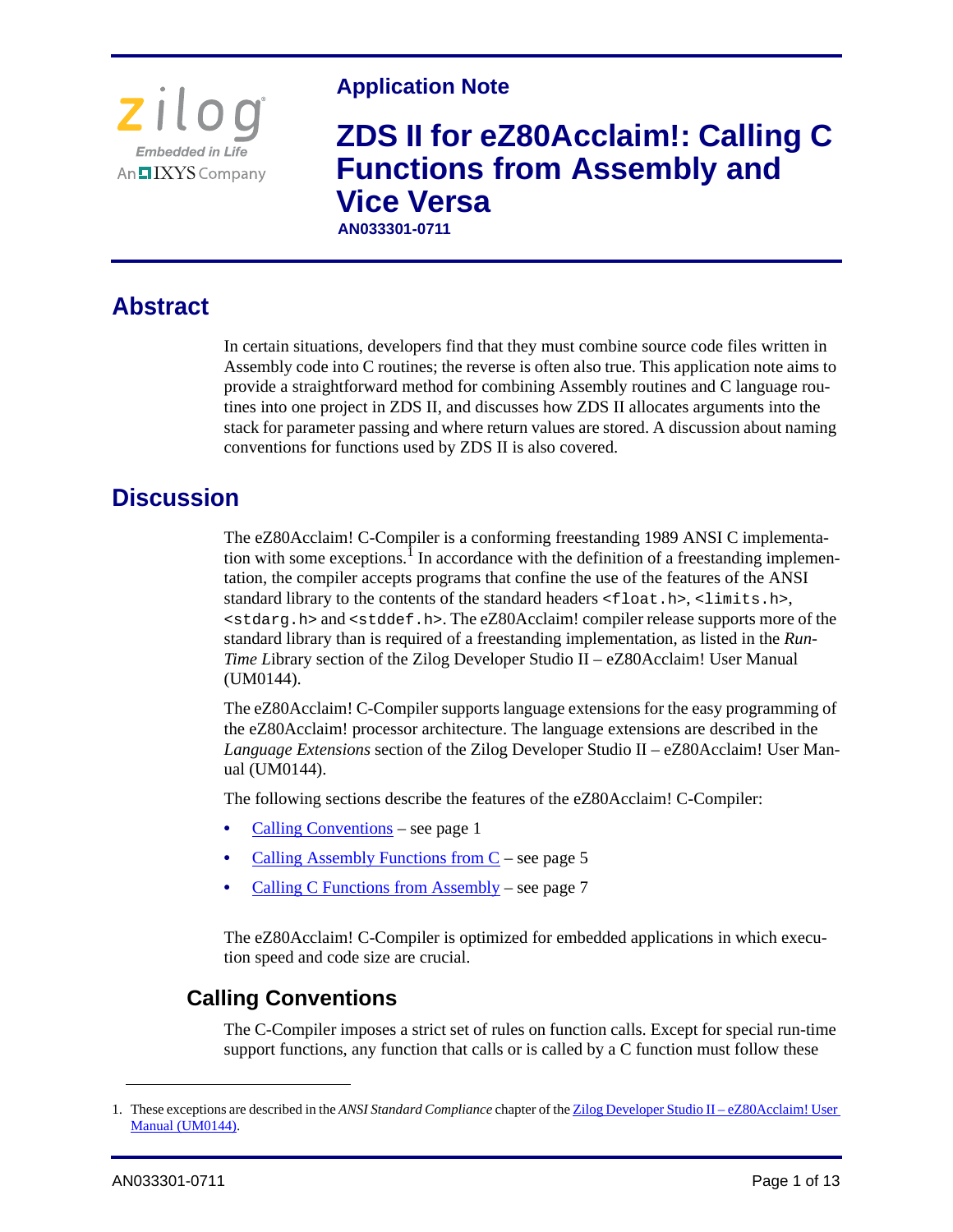

rules. Failure to adhere to these rules can disrupt the C environment and cause a C program to fail.

The following sections describe the calling conventions:

- **•** [Function Call Mechanism](#page-1-0)
- **•** [Special Cases](#page-3-0)

#### <span id="page-1-0"></span>**Function Call Mechanism**

A (caller) function performs the following tasks when it calls another (called) function:

- 1. Save all registers (other than the return value register, to be defined below) that might be needed in the caller function after the return from the call, that is, a "caller save" mechanism is used. The registers are saved by pushing them on the stack before the call.
- 2. Push all function parameters on the stack in reverse order (the rightmost declared argument is pushed first, and the leftmost is pushed last). This places the leftmost argument on top of the stack when the function is called. For a varargs function, all parameters are pushed on the stack in reverse order.
- 3. Call the function. The call instruction pushes the return address on the top of the stack.
- 4. On return from the called function, caller pops the arguments off the stack or increments the stack pointer.
- 5. The caller then restores the saved registers by popping them from the stack.
- 6. The following example illustrates what must be done in an assembly procedure that calls a C function, including "caller save" of the BC register:

| LD BC, 123456h; BC is used across function call |  |                                                  |  |  |  |  |
|-------------------------------------------------|--|--------------------------------------------------|--|--|--|--|
| PUSH BC                                         |  | ; Must be pushed before arguments are pushed     |  |  |  |  |
| PUSH HL                                         |  | ; Push arqument                                  |  |  |  |  |
| CALL foo                                        |  | ; Might modify                                   |  |  |  |  |
| BC POP BC                                       |  | ; Remove argument                                |  |  |  |  |
| POP BC                                          |  | ; Must be popped after arguments are deallocated |  |  |  |  |
| ADD HL, BC                                      |  | ; Wrong value of BC could be used if BC not      |  |  |  |  |
|                                                 |  | ; saved by caller                                |  |  |  |  |

<span id="page-1-1"></span>In the  $eZ80^{\circledR}$  MPU, a multiple of 3 bytes is always used when pushing arguments onto the stack. [Table 1](#page-1-1) shows how differing types of arguments are passed.

| <b>Type</b> | Size    | <b>Memory (Low to High)</b> |  |  |
|-------------|---------|-----------------------------|--|--|
| char        | 3 bytes | xx ?? ??                    |  |  |
| short       | 3 bytes | xx xx ??                    |  |  |
| int         | 3 bytes | XX XX XX                    |  |  |

**Table 1. Arguments of Differing Type**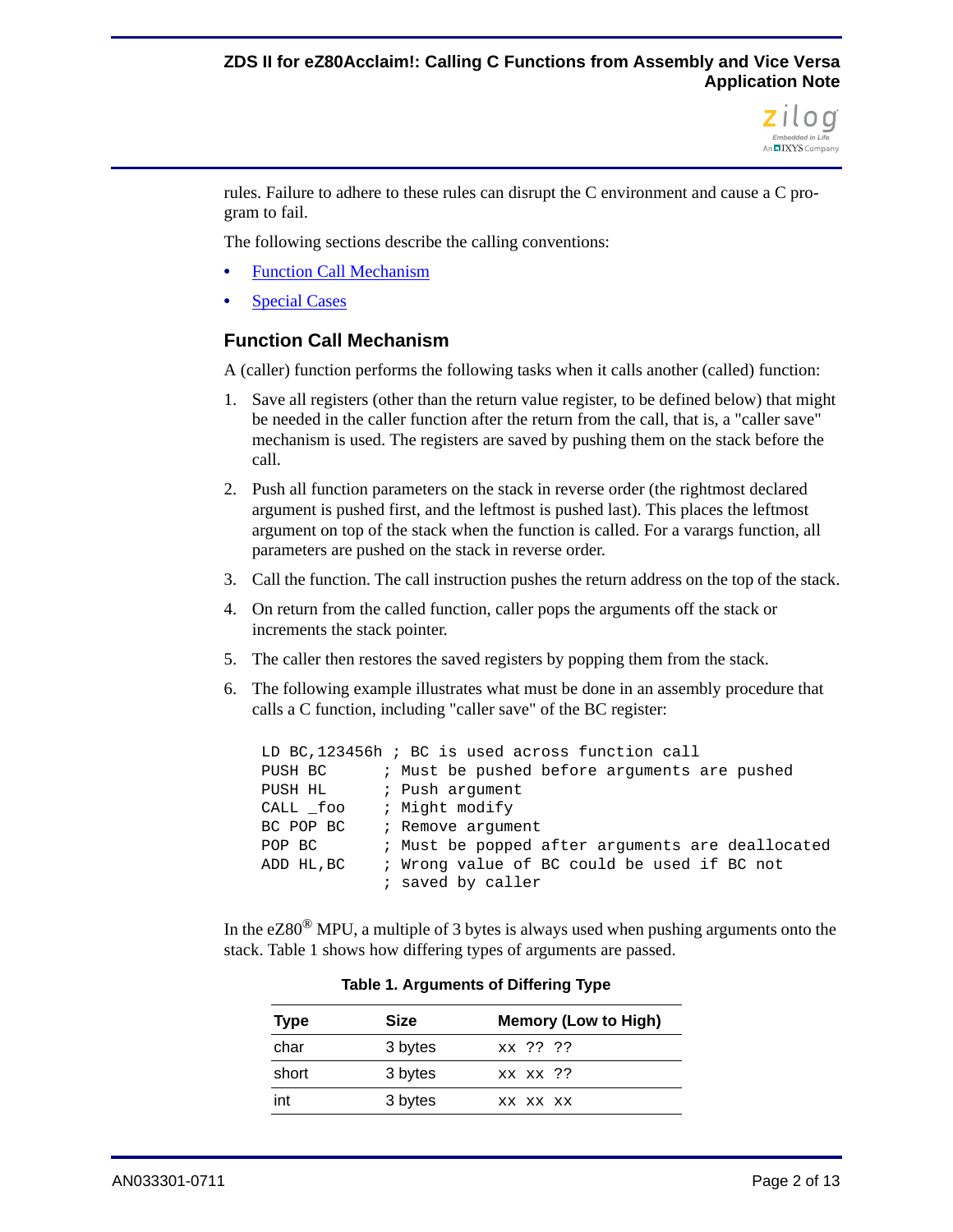

| Table 1. Arguments of Differing Type (Continued) |             |                             |  |  |  |
|--------------------------------------------------|-------------|-----------------------------|--|--|--|
| <b>Type</b>                                      | <b>Size</b> | <b>Memory (Low to High)</b> |  |  |  |
| long                                             | 6 bytes     | xx xx xx xx ?? ??           |  |  |  |
| float                                            | 6 bytes     | XX XX XX XX ?? ??           |  |  |  |
| double                                           | 6 bytes     | xx xx xx xx ?? ??           |  |  |  |
| pointer                                          | 3 bytes     | XX XX XX                    |  |  |  |

#### **Table 1. Arguments of Differing Type (Continued)**

The called function performs the following tasks:

- 1. Push the frame pointer (i.e., the IX Register) onto the stack and allocate the local frame:
	- **–** Set the frame pointer to the current value of the stack pointer
	- **–** Decrement the stack pointer by the size of locals and temporaries, if required
- 2. Execute the code for the function.
- 3. If the function returns a scalar value, place it in the appropriate register, as defined in [Table 2](#page-2-0). For functions returning an aggregate value, see the **Special Cases** section on [page 4.](#page-3-0)
- 4. Deallocate the local frame (i.e., set the stack pointer to the current value of the frame pointer) and restore the Frame Pointer Register (IX) from the stack.
- 5. Return.

<span id="page-2-0"></span>[Table 2](#page-2-0) specifies how scalar values – those other than structs or unions – are returned.

| Register<br><b>Type</b> |      | <b>Register Contents: Most</b><br>to Least Significant |  |  |
|-------------------------|------|--------------------------------------------------------|--|--|
| char                    | A    | xх                                                     |  |  |
| short                   | HL   | $??$ xx xx                                             |  |  |
| int                     | HL   | XX XX XX                                               |  |  |
| long                    | E:HL | xx: xx xx xx                                           |  |  |
| float                   | E:HL | xx: xx xx xx                                           |  |  |
| double                  | E:HL | xx: xx xx xx                                           |  |  |
| pointer                 | HL   | XX XX XX                                               |  |  |

|  | Table 2. Arguments of Differing Type |  |  |  |
|--|--------------------------------------|--|--|--|
|--|--------------------------------------|--|--|--|

The function call mechanism described in this section is a dynamic call mechanism. In a dynamic call mechanism, each function allocates memory on stack for its locals and temporaries during the run time of the program. When the function has returned, the memory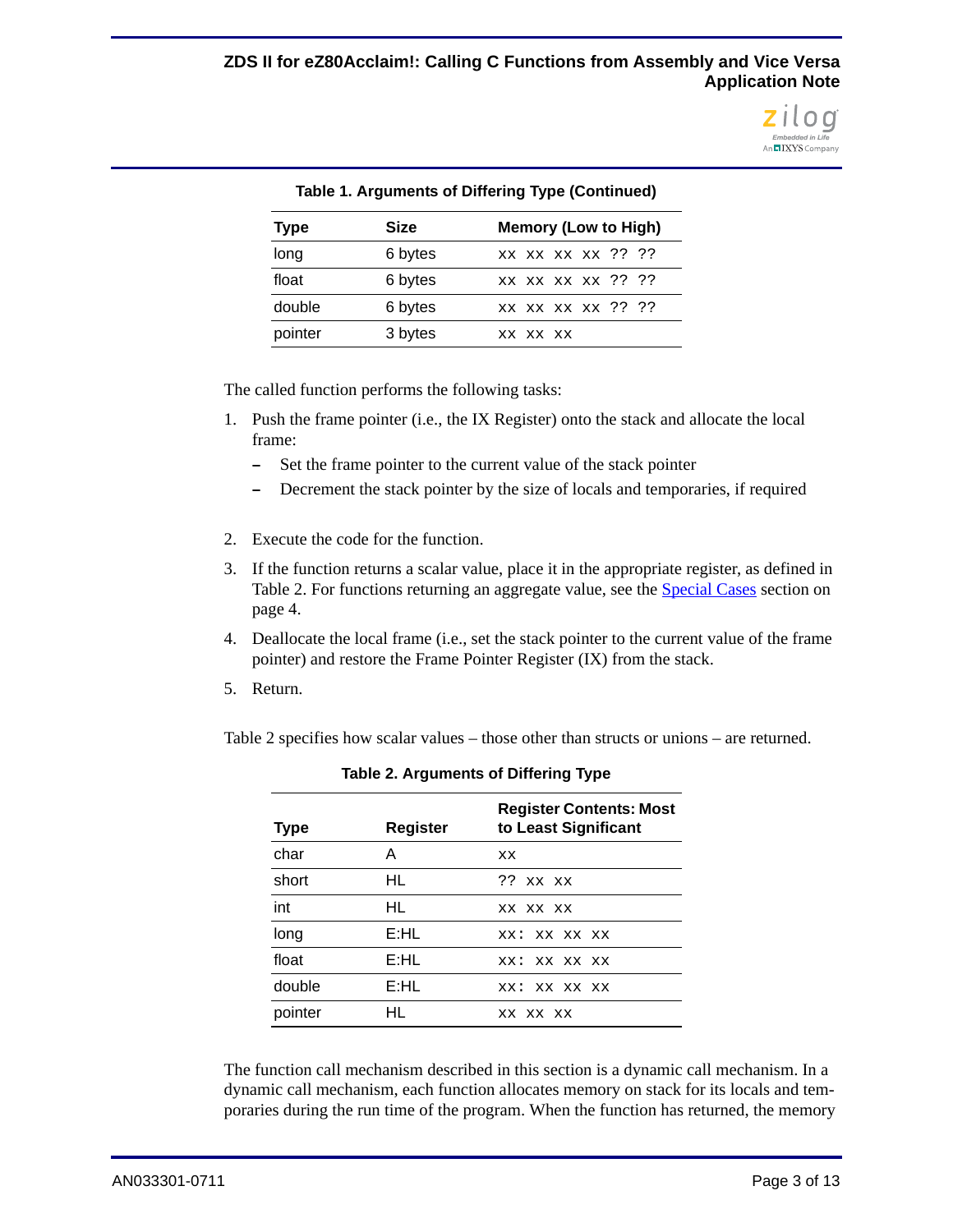#### **ZDS II for eZ80Acclaim!: Calling C Functions from Assembly and Vice Versa Application Note**



that it was using is freed from the stack. [Figure 1](#page-3-1) shows a diagram of the eZ80Acclaim! C-Compiler's dynamic call frame layout.



<span id="page-3-1"></span><span id="page-3-0"></span>**Figure 1. the Dynamic Call Frame Layout of the eZ80Acclaim! C-Compiler**

#### **Special Cases**

Some function calls do not follow the mechanism described in the [the Function Call](#page-1-0)  [Mechanism section on page 2.](#page-1-0) The *Returning Structure* and the *Not Allocating Local Frame* are examples of special case call mechanisms that do not follow the norm, as follows.

**Returning Structure.** If the function returns a structure, the caller allocates the space for the structure and then passes the address of the return space to the called function as an additional and/or first argument. To return a structure, the called function then copies the structure to the memory block pointed to by this argument.

**Not Allocating A Local Frame.** The compiler does not allocate a local stack frame for a function in the following cases:

- The function does not have any local stack variables, stack arguments or compiler-generated temporaries on the stack
- The function does not return a structure
- **•** The function is compiled without the debug option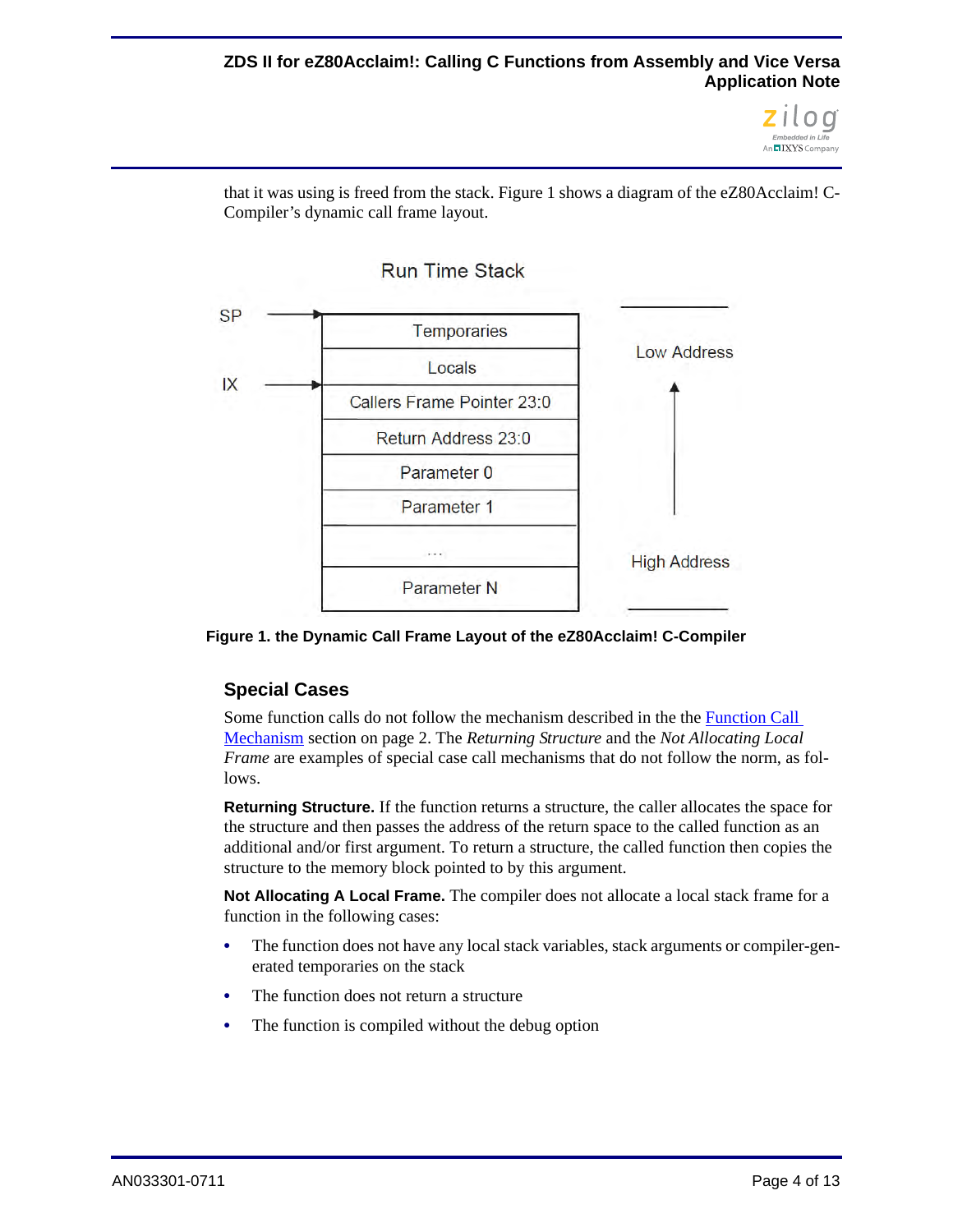

### <span id="page-4-0"></span>**Calling Assembly Functions from C**

The eZ80Acclaim! C-Compiler allows mixed C and assembly programming. A function written in assembly can be called from C if the assembly function follows the C calling conventions as described in [the Calling Conventions section on page 1](#page-0-0).

The following sections describe how to call assembly functions from C.

#### <span id="page-4-1"></span>**Function Naming Convention**

Assembly function names must be preceded with an "\_" (underscore) in order to be callable from C. The compiler prefixes C function names with an underscore in the generated assembly. For example, a call to myfunc() in C is translated to a call to \_myfunc in generated assembly by the compiler.

#### **Variable Naming Convention**

When the compiler generates an assembly file from C code, all names of global variables are prefixed with an underscore.

Names of local static variables are prefixed with an underscore followed by a function number to avoid assembly errors when the same local static variable occurs more than once in the same file.

#### <span id="page-4-2"></span>**Argument Locations**

The assembly function assigns the location of the arguments following the C calling conventions as described in [the Calling Conventions section on page 1](#page-0-0).

For example, if you are using the following C prototype:

```
void myfunc(short arga, long argb, short *argc, char argd, int 
arge)
```
The arguments are placed on the stack and their offsets from the Stack Pointer (SP) at the entry point of an assembly function are:

```
arga: -3(SP)
argb: -6(SP)\arg c: -12(SP)argd: -15(SP)\text{arge}: -18(SP)
```
#### **Return Values**

The assembly function returns the value in the location specified by the C calling convention, as described in [the Calling Conventions section on page 1.](#page-0-0)

For example, if you are using the following C prototype:

long myfunc(short arga, long argb, short \*argc)

The assembly function returns the long value in registers  $E:HL$ .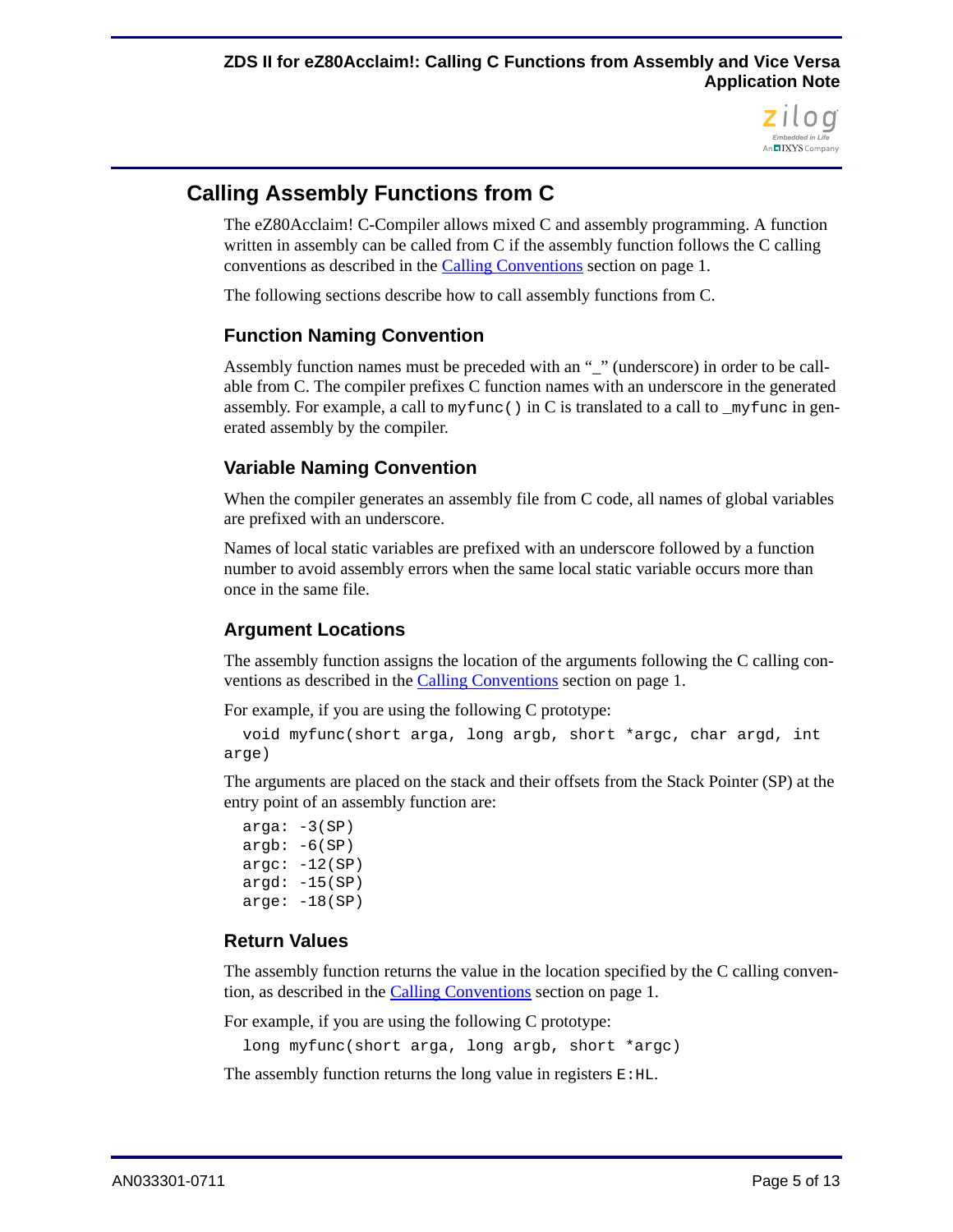

#### **Preserving Registers**

The eZ80Acclaim! C-Compiler implements a caller save scheme. The assembly function is not expected to save and restore the registers it uses (unless it makes calls to C functions; in that case, it must save the registers it is using by pushing them on the stack before the call).

```
#include <ez80.h>
extern int addfunction(char var1, char var2);
extern float angle;
int x,y,sum=0;
void main(void)
{
 x=2;y=2;sum=addfunction(x,y);
 angle +=1;
  asm("nop");
}
```
#### **Assembly Code \_addfunction**

The following routine adds two parameter values and returns the sum as an integer.

```
.include <ez80f91.inc>
  .assume ADL=1
  XDEF _addfunction
  XDEF _angle
  segment DATA
_angle: df -.523599
  segment CODE
start:
_addfunction:
  push ix ; push ix onto the stack and allocate local frame
  ld ix, 0
  add ix, sp \qquad ; set ix to sp
  ld de, (ix+6) ; get first variable and load onto register de
  ld hl, (ix+9) ; get second variable and load onto register hl
  add hl, de \qquad i add the two values and store results on
                    ; register hl
  ld sp, ix \qquad ; set sp to ix
  pop ix \qquad \qquad ; restore ix from stack
  ret i return
```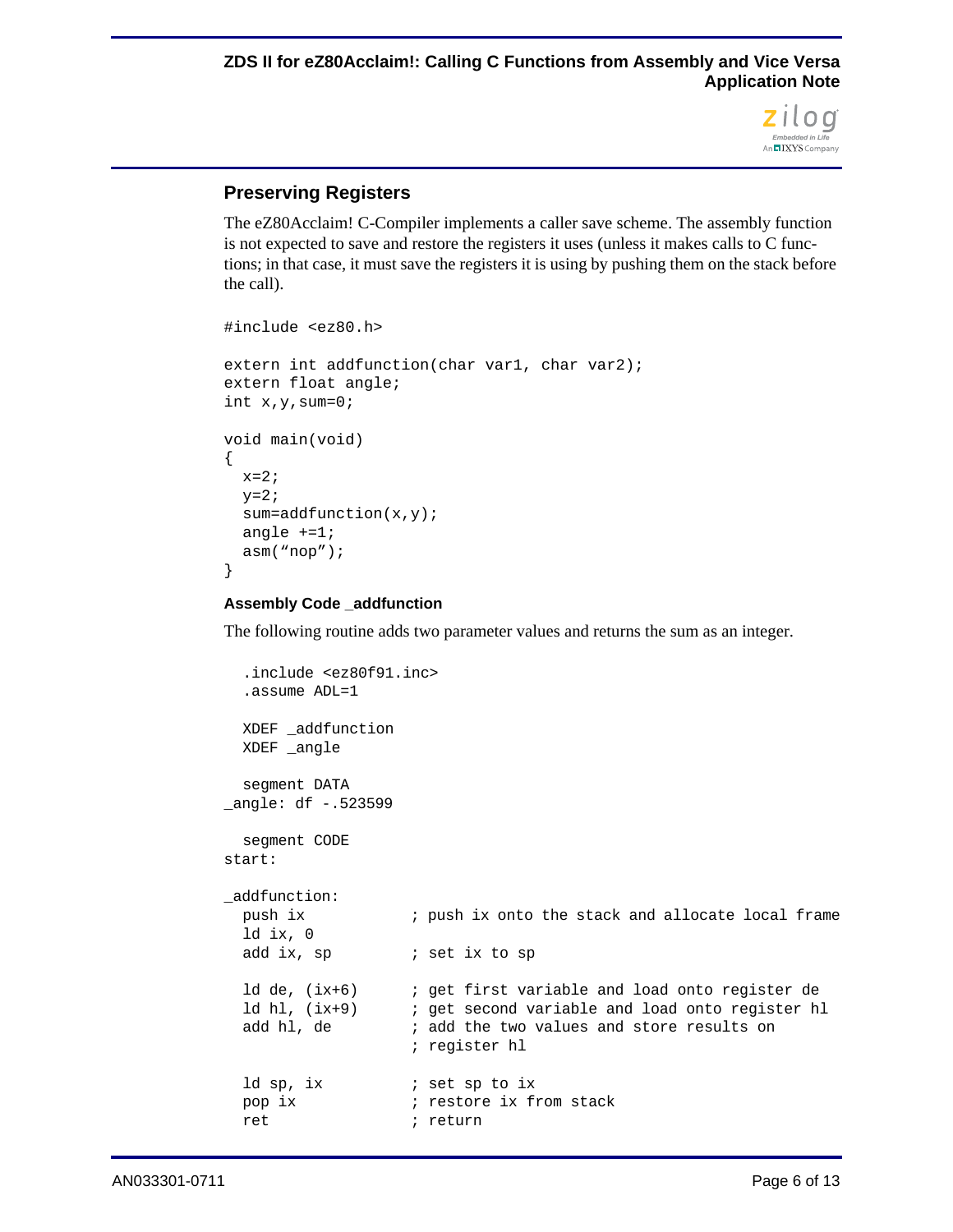

end

### <span id="page-6-0"></span>**Calling C Functions from Assembly**

The C functions that are provided with the compiler library can also be used to add functionality to an assembly program. You can also create your own C functions and call them from an assembly program.

Note: The C-Compiler precedes the function names with an underscore in the generated assembly. See the **Function Naming Convention** section on page 5.

#### **Assembly File**

The following example shows an assembly source file referencing the *sin* function, which is defined in the C math library.

```
XREF _sin
  segment DATA
_angle:
  df 0.523599 ; angle in radians
res: \qquad \qquad ; \qquad result
  ds 4
  segment CODE
_myfunc:
  ...
  push DE \qquad i save the live data, if any
  ld BC, (_angle)
  push BC ; push the argument
  ld A, (_angle+3)
  ld C,A
  push BC
  call sin \qquad ; call the C function
  pop BC ; restore the stack by popping out the arguments
  pop BC
  ld (_res), HL ; result is in the E:HL registers
  ld A,E
  ld (res+3), A
  pop DE \qquad \qquad ; restore the live data
  ...
```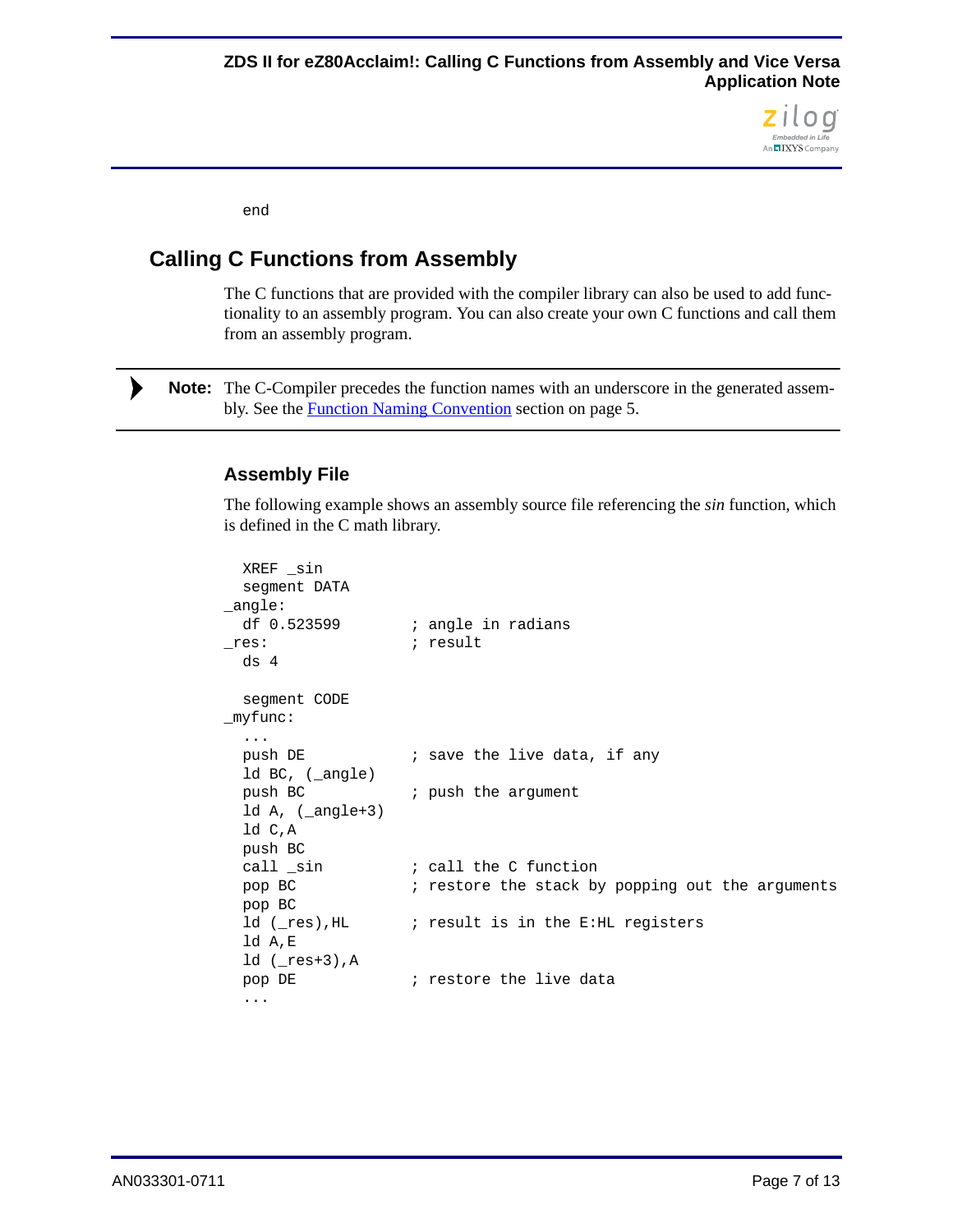

#### **Referenced C Function Prototype**

The following math function is called by the assembly example above and returns a value as double.

double sin (double x);

Note: The eZ80 Acclaim! C Compiler treats doubles as if they are floats. For additional details, see the *Double Treated as Float* section of the [Zilog Developer Studio II – eZ80Acclaim!](http://www.zilog.com/docs/devtools/um0144.pdf)  [User Manual \(UM0144\).](http://www.zilog.com/docs/devtools/um0144.pdf)

# **Configuration**

The following tools were used to test the application described in this document.

- **•** ZDS II eZ80Acclaim! version 5.1.1
- **•** eZ80F91 Development Kit (eZ80F910x00ZCOG)

### **Software**

The following code example calls for Assembly routing that adds two parameters of character type and prints the sum via the UART in HyperTerminal.

**Example 1A.** A C routine calling an Assembly function with two parameters of the same type of character.

```
#include <ez80.h>
#include <stdio.h>
extern int addfunction(char var1, char var2);
extern float angle;
int x,y,sum=0;
void main(void)
{
x=2;y=2;sum = addfunction(x,y);
  printf("%s%d\n","Sum: ", sum);
  angle += 1;asm("nop");
}
```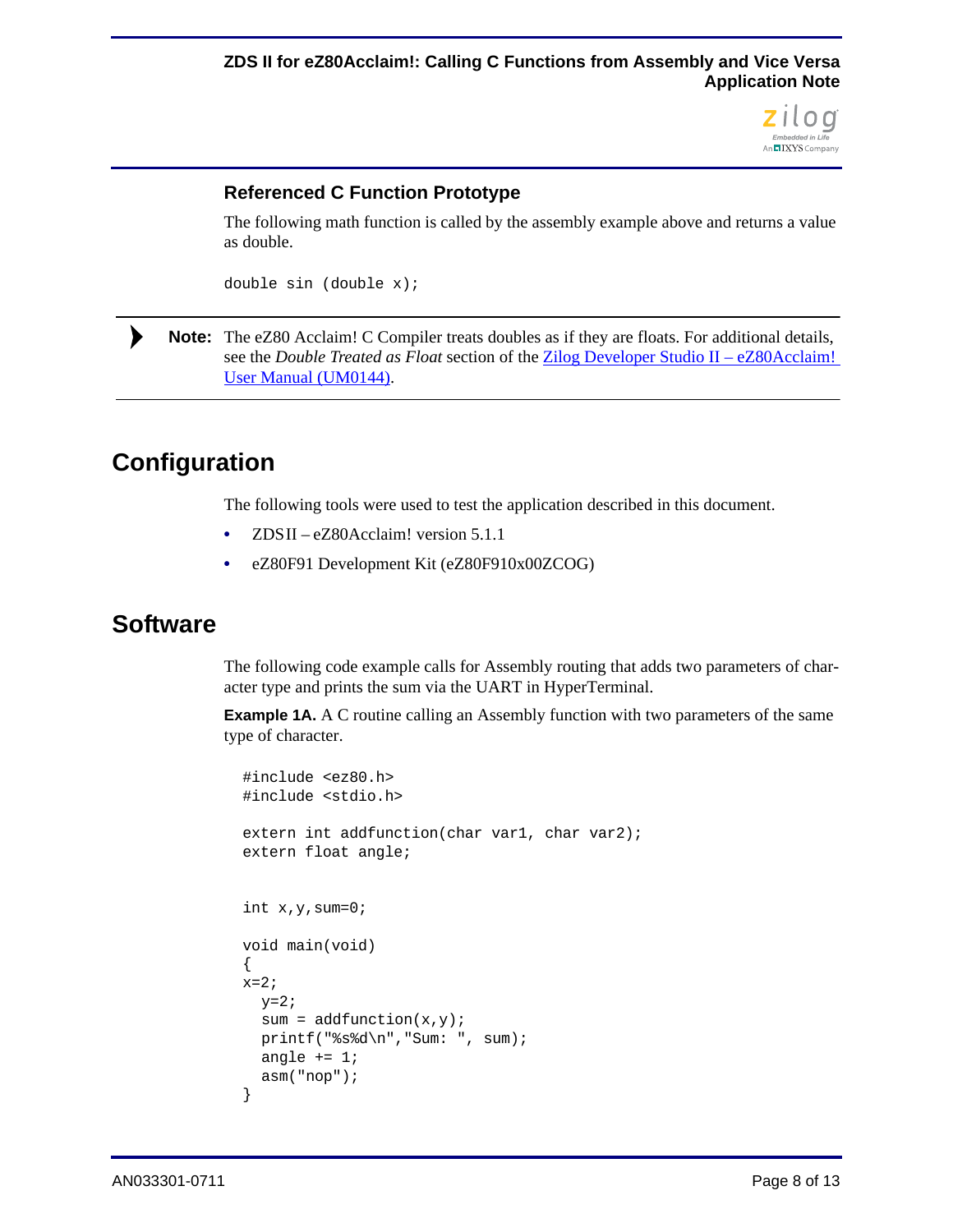

The assembly code called by the C routine above adds two parameters of character type, with each parameter featuring a stack offset point of entry, as described in the [the Argu](#page-4-2)[ment Locations section on page 5](#page-4-2) of this document. Each type varies in Stack offset point of entry, in this example the parameter is in character type, it has three bytes of stack offset point of entry that means if the argument which is a character type located at stack offset point 6 then the next argument will be located at stack offset point 9. See below code.

**Example 1B.** An Assembly routine with two parameters of the same type of character.

```
.include "ez80f91.inc"
.assume ADL=1
XDEF _addfunction
XDEF angle
segment DATA
_angle: df 0.523599
segment CODE
start:
_addfunction:
push ix \qquad ; push ix onto stack and allocate local frame
ld ix, 0
add ix, sp            ; set ix to sp
ld de, (ix+6) ; get first variable and load onto register de
ld hl, (ix+9) ; get second variable and load onto register hl
add hl, de \qquad i add the two values and store results on
                ; register hl
ld sp, ix i set sp to ix
pop ix \qquad \qquad ; restore ix from stack
ret ; return
end
```
Stack point-of-entry of arguments depend on the types of the arguments, and allow developers to include up to *n* arguments as long as these arguments are still within the capacity of MCU memory, as shown in the following two examples.

**Example 2A.** A C routine calling an Assembly function with three parameters of the same type of character.

```
#include <ez80.h>
#include <stdio.h>
extern int addfunction(char var1, char var2, char var3);
extern float angle;
```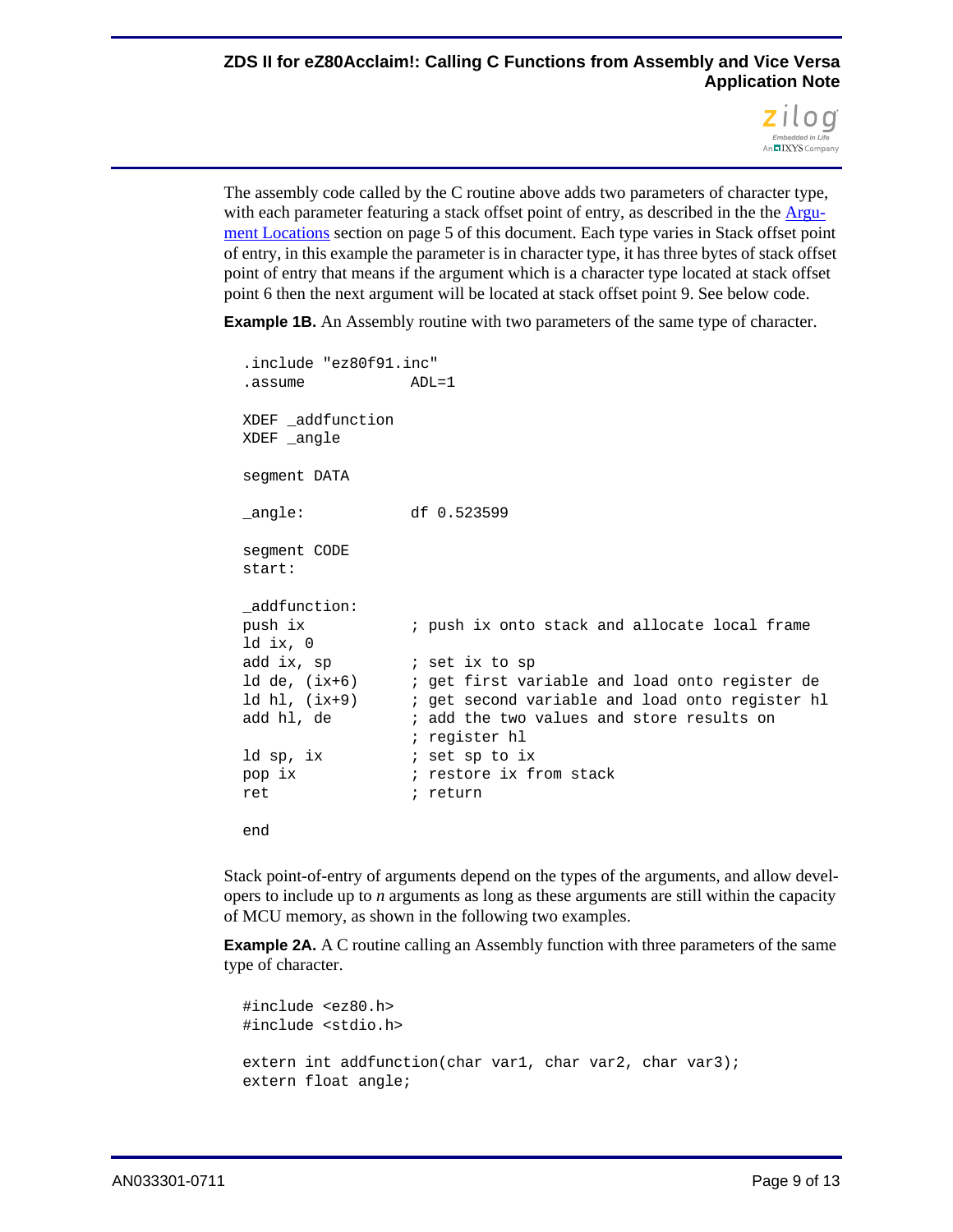

```
int x,y,z, sum=0;
void main(void)
{
 x=2;y=2;z=5;sum = addfunction(x,y);
 printf("%s%d\n","Sum: ", sum);
  angle += 1;asm("nop");
}
```
**Example 2B.** An Assembly routine with three parameters of the same type of character.

```
.include "ez80f91.inc"
.assume ADL=1
XDEF _addfunction
XDEF _angle
segment DATA
_angle: df 0.523599
segment CODE
start:
_addfunction:
push ix ; push ix onto stack and allocate local frame
ld ix, 0
add ix, sp \qquad \qquad ; set ix to sp
ld de, (ix+6) ; get first variable and load onto register de
ld hl, (ix+9) ; get second variable and load onto register hl
add hl, de \qquad i add the two values and store results on ld de,
(ix+12) ; get third variable and load onto register de
add hl, de \qquad i add the two values and store results on
                  ; register hl
ld sp, ix \qquad ; set sp to ix
pop ix \qquad \qquad ; restore ix from stack
ret \qquad \qquad ; return
end
```
**Example 3A.** A C routine calling an Assembly function with three different types of parameters.

```
#include <ez80.h>
#include <stdio.h>
```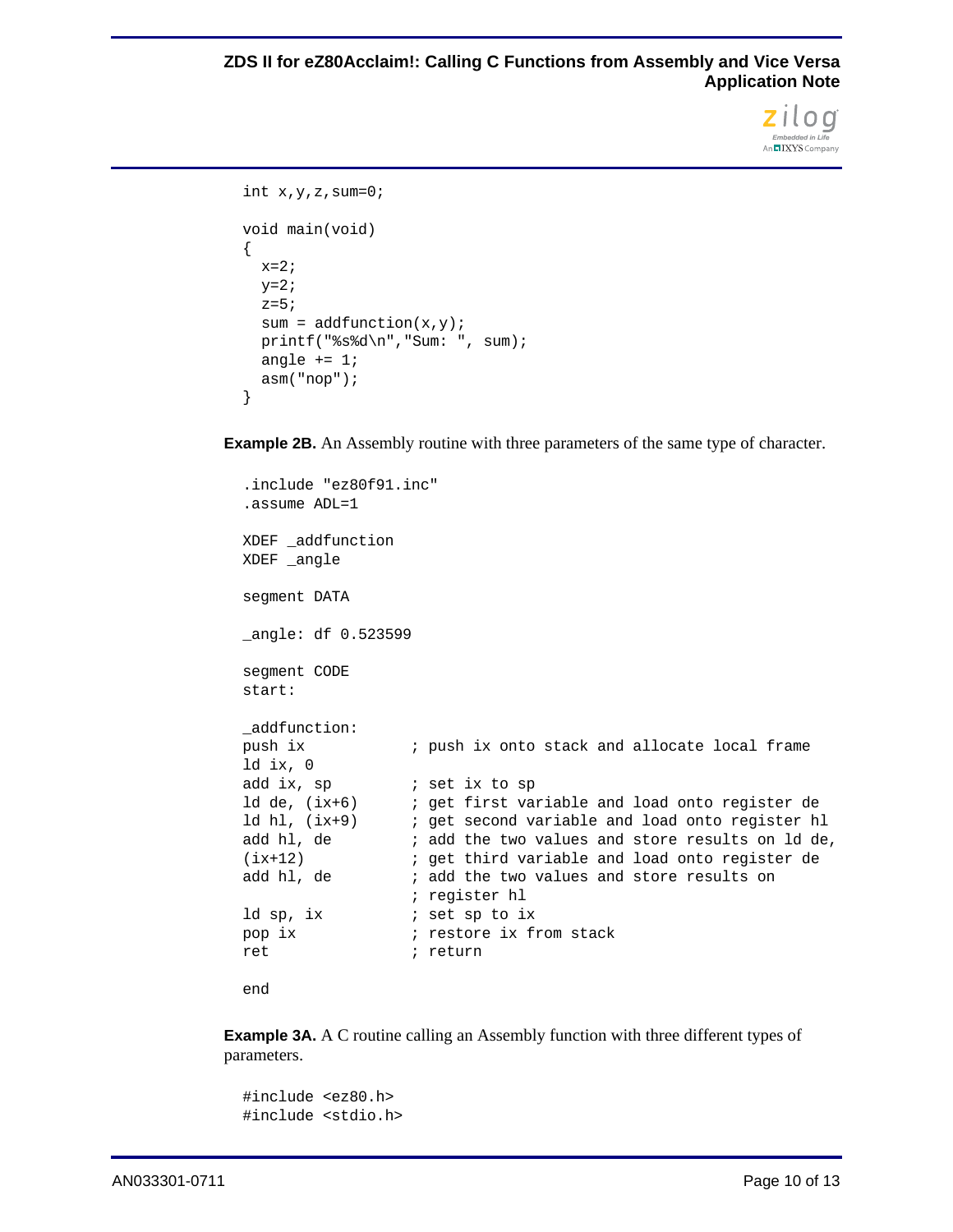#### **ZDS II for eZ80Acclaim!: Calling C Functions from Assembly and Vice Versa Application Note**



```
extern int addfunction(char var1, long var2, int var3);
extern float angle;
int x, y, z, sum=0;
void main(void)
{
x=2;y=2;z=5;sum = addfunction(x,y);printf("%s%d\n","Sum: ", sum);
angle += 1;asm("nop");
}
```
**Example 3B.** An Assembly routine with three different types of parameters.

```
.include "ez80f91.inc"
.assume ADL=1
XDEF _addfunction
XDEF angle
segment DATA
_angle: df 0.523599
segment CODE
start:
_addfunction:
push ix ; push ix onto stack and allocate local frame
ld ix, 0
add ix, sp \qquad \qquad ; set ix to sp
ld de, (ix+6) ; get first variable and load onto register de
ld hl, (ix+12) ; get second variable and load onto register hl
add hl, de \qquad i add the two values and store results on ld de,
(ix+15) ; get third variable and load onto register de
add hl, de \qquad i add the two values and store results on
                 ; register hl
ld sp, ix \qquad ; set sp to ix
pop ix \qquad \qquad ; restore ix from stack
ret i return
end
```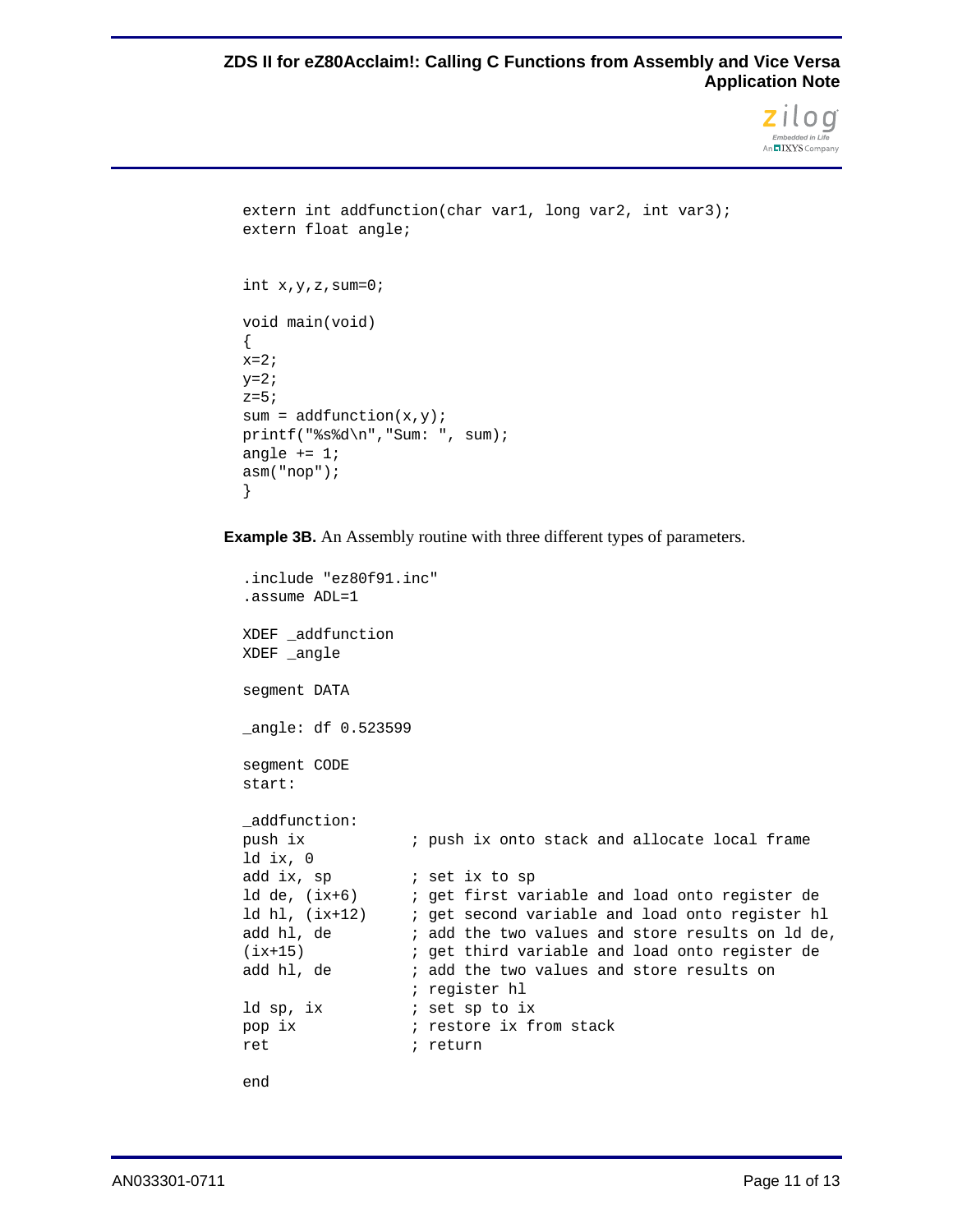

### **References**

The document referenced below is from an online course offering by the University of Illinois at Urbana-Champaign.

[Mixing Assembly and C](http://courses.engr.illinois.edu/ece390/books/labmanual/c-prog-mixing.html)

The following documents describe the functional specifications and toolsets for the eZ80Acclaim! MCU. Each is available for download from the Zilog website.

[Zilog Developer Studio II – eZ80Acclaim! User Manual \(UM0144\)](http://www.zilog.com/docs/devtools/um0144.pdf)

[eZ80 CPU User Manual \(UM0077\)](http://www.zilog.com/docs/um0077.pdf)

[eZ80F91 MCU Product Specification \(PS0192\)](http://www.zilog.com/docs/ez80acclaim/ps0192.pdf)